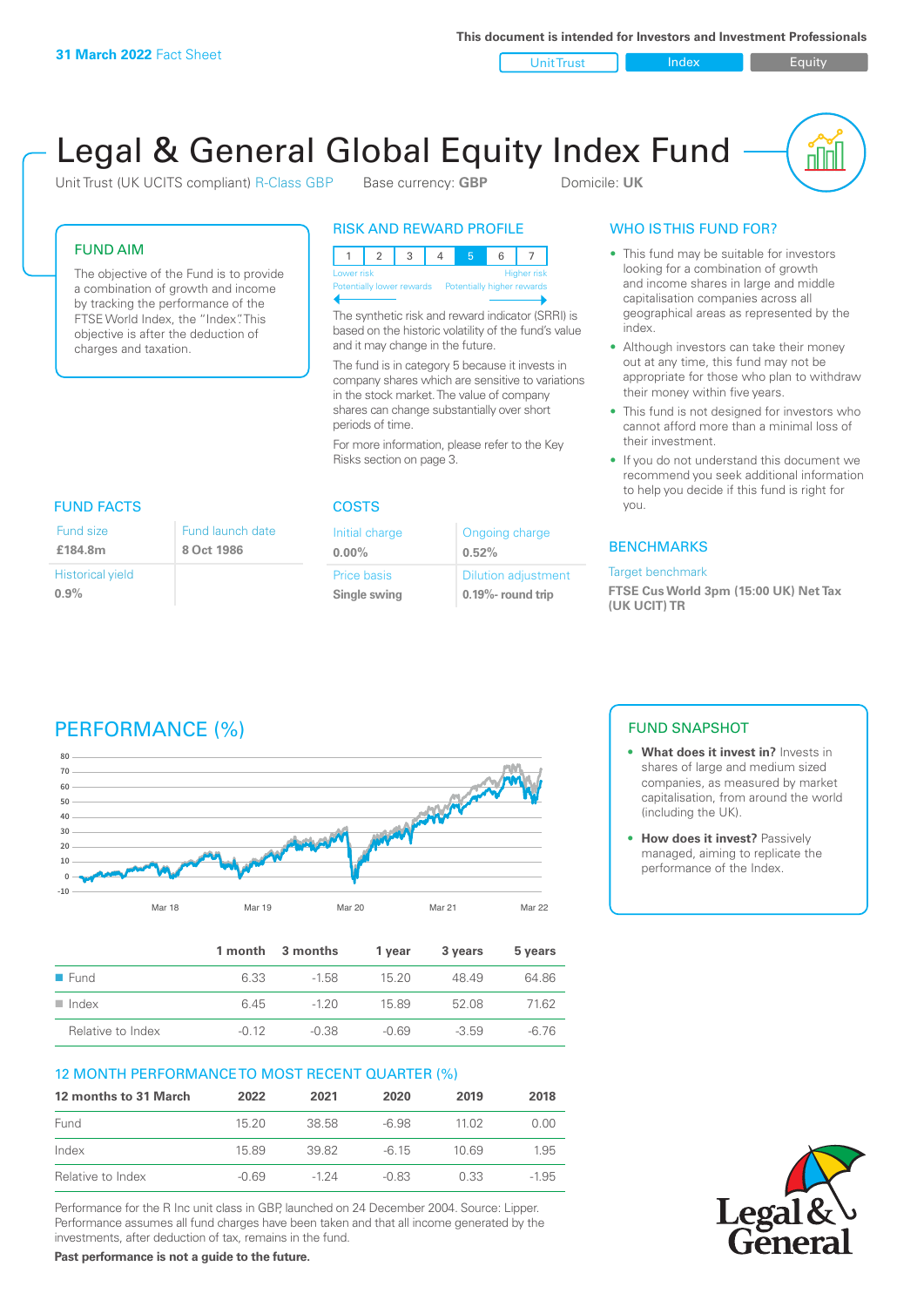# Legal & General Global Equity Index Fund

Unit Trust (UK UCITS compliant) R-Class GBP

## PORTFOLIO BREAKDOWN

All data sources are a combination of LGIM and the Fund Accountant unless otherwise stated. Totals may not sum to due to rounding. In order to minimise transaction costs, the Fund will not always own all the assets that constitute the index and on occasion it will own assets that are not in the index. The number of fund holdings can also differ from the index due to corporate events and proxy holdings.



#### SECTOR (%)

| ■ Technology               | 23.3 |
|----------------------------|------|
| Consumer Discretionary     | 14.2 |
| $\blacksquare$ Financials  | 140  |
| $\blacksquare$ Industrials | 12.9 |
| $\blacksquare$ Health Care | 12.0 |
| ■ Consumer Staples         | 6.1  |
| <b>Energy</b>              | 44   |
| <b>Basic Materials</b>     | 4.1  |
| ■ Telecommunications       | 3.1  |
| $\blacksquare$ Utilities   | 3.0  |
| ■ Real Estate              | 2.9  |
|                            |      |

#### COUNTRY (%)

|   | <b>United States</b> | 64.3 |  |
|---|----------------------|------|--|
|   | Japan                | 6.5  |  |
| 4 | United Kingdom       | 4.2  |  |
|   | Canada               | 3.0  |  |
|   | France               | 2.8  |  |
| Œ | Switzerland          | 2.6  |  |
|   | Australia            | 2.3  |  |
|   | Germany              | 2.2  |  |
|   | Taiwan               | 1.9  |  |
|   | : Other              | 10.2 |  |
|   |                      |      |  |

#### MARKET CAPITALISATION (%) TOP 10 HOLDINGS (%)

| $\blacksquare$ Large | 81.7 |
|----------------------|------|
| $\blacksquare$ Mid   | 18.4 |

■ Top 10 holdings 17.8% Rest of portfolio 82.3% No. of holdings in fund 2,463 No. of holdings in index 2,672

| Apple                                     | 43  |
|-------------------------------------------|-----|
| Microsoft                                 | 3.7 |
| Amazon.Com                                | 2.3 |
| Tesla                                     | 14  |
| Alphabet C                                | 14  |
| Alphabet A                                | 12  |
| <b>NVIDIA</b>                             | 11  |
| Berkshire Hathaway                        | 0 S |
| Meta Platforms A                          | 0.8 |
| Taiwan Semiconductor Manufacturing Co 0.8 |     |
|                                           |     |



The Index Fund Management team comprises 25 fund managers, supported by two analysts. Management oversight is provided by the Global Head of Index Funds. The team has average industry experience of 15 years, of which seven years has been at LGIM, and is focused on achieving the equally important objectives of close tracking and maximising returns.